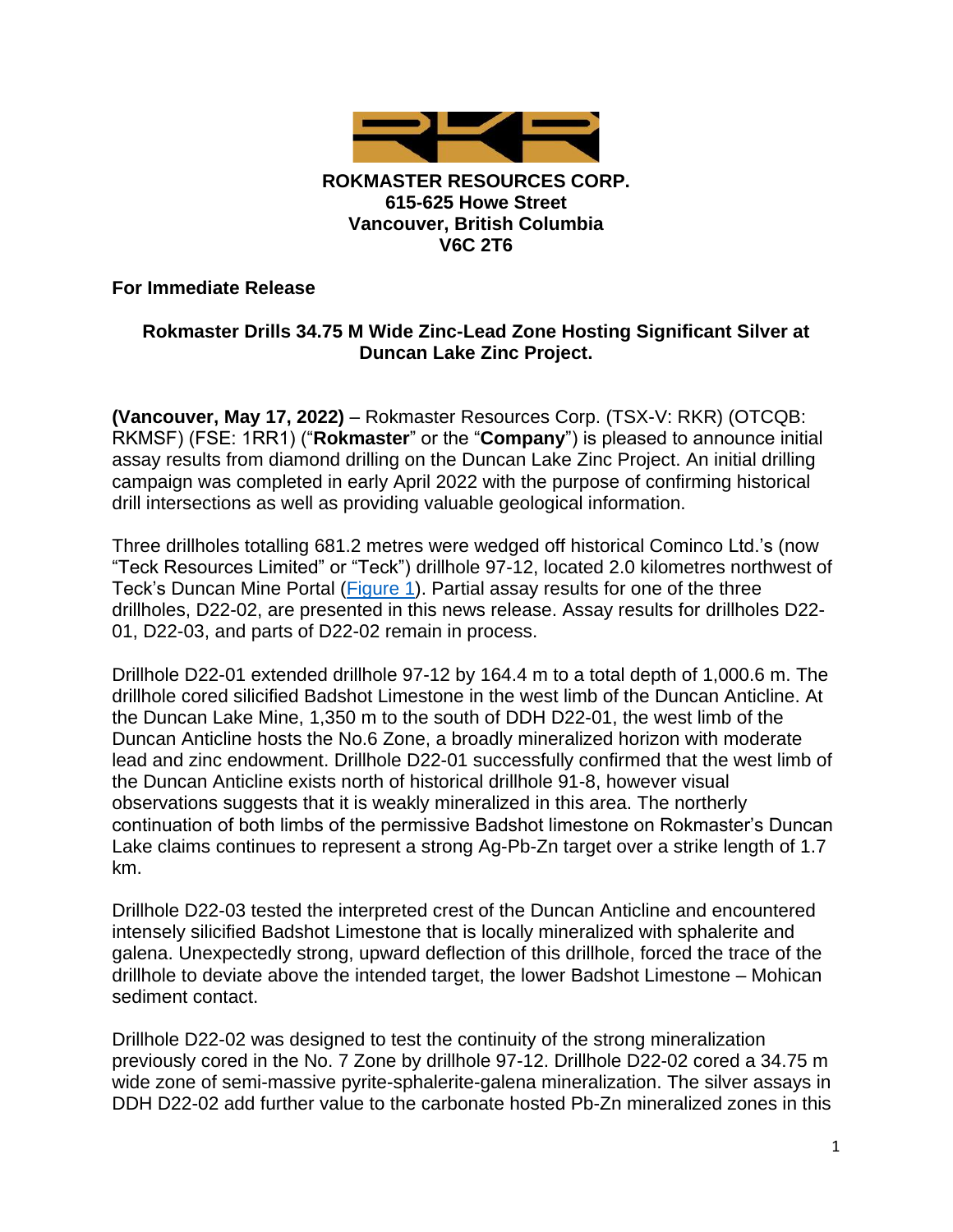area of Duncan Lake, Table 1. Through decades of exploration, the Duncan Camp has not been known to host significant silver concentrations paired with the Pb-Zn mineralization. Silver grades averaged 1.7 g/t Ag from historic Cominco drilling north of the Duncan Mine between 1989 and 1995. During the largest drill campaign by Teck Cominco in 1997, they did not assay for silver and the strength and significance of silver in the Duncan Lake Mine area may not have been fully recognized.

| <b>DDH</b>     | <b>From</b><br>(m) | To (m) | Length<br>(m) | Ag g/t | Pb%  | Zn % |
|----------------|--------------------|--------|---------------|--------|------|------|
| D22-02         | 611.85             | 646.60 | 34.75         | 7.03   | 1.56 | 1.76 |
| including      | 617.34             | 621.00 | 3.66          | 17.28  | 7.29 | 4.94 |
| also including | 629.77             | 632.70 | 2.93          | 13.10  | 3.76 | 3.28 |
| also including | 643.70             | 646.60 | 2.90          | 9.59   | 0.12 | 3.90 |

Table 1. Partial Assay Results DDH D22-02<sup>1</sup>

*Footnote 1. Reported widths of mineralization are drill hole intervals or core lengths recovered. Insufficient data exists to permit the calculation of a true width of the reported mineralized interval.* 

John Mirko, President and CEO of Rokmaster, stated: "The trend of increasing silver grades to the north of the Duncan Lake mine suggested by Rokmaster [\(News Release](https://rokmaster.com/news/rokmaster-updates-its-advanced-stage-duncan-lake-zn-pb-ag-project/)  [Dec. 20, 2021\)](https://rokmaster.com/news/rokmaster-updates-its-advanced-stage-duncan-lake-zn-pb-ag-project/) is supported by the enhanced silver values obtained from DDH D22-02. The data suggests that carbonate hosted lead zinc occurrences in the Duncan Lake area offers shareholders the opportunity to purse both a strong zinc-lead target as well as a promising silver enhanced target. Rokmaster's Duncan Lake exploration programs are undertaken in an area with excellent access, near Teck's smelter, with the right metallogenic 'address', and on a claim package large enough to reflect the scale of this impressive mineralizing system."

**Quality Assurance/Quality Control.** The press release documents the results of drill core samples collected at Duncan Lake. All samples were shipped to MSA Labs in Langley, British Columbia. MSA is an ISO 17025 (Testing and Calibration Laboratory) and an ISO 9001 (Quality Management System) Certified Laboratory. Rock samples were crushed to 2 mm and a 250-gram sub sample was pulverized with 85% of the sample passing 75 microns. The sub sample was analysed using a combination of MSA Labs FAS111 for Au and IMS–230 (4 acid digestion) for silver, base metals and other trace elements. FAS111 for gold is an ore grade fire assay of a 30 g pulp with an AAS finish with a detection range between 0.01 and 100 ppm). IMS-230 utilizes four acid digestion and provides trace level analytical data on silver, base metals and 44 other elements. Samples that returned >1.0% Pb or >1.0% Zn from IMS-230 were automatically re-analyzed for Pb and Zn by overlimits assay methods ICF-6Pb and ICF-6Zn, respectively. In addition to internal MSA lab standards, Rokmaster submitted known standards into the sample stream.

The technical information in this news release has been prepared in accordance with Canadian regulatory requirements as set out in National Instrument 43-101 and reviewed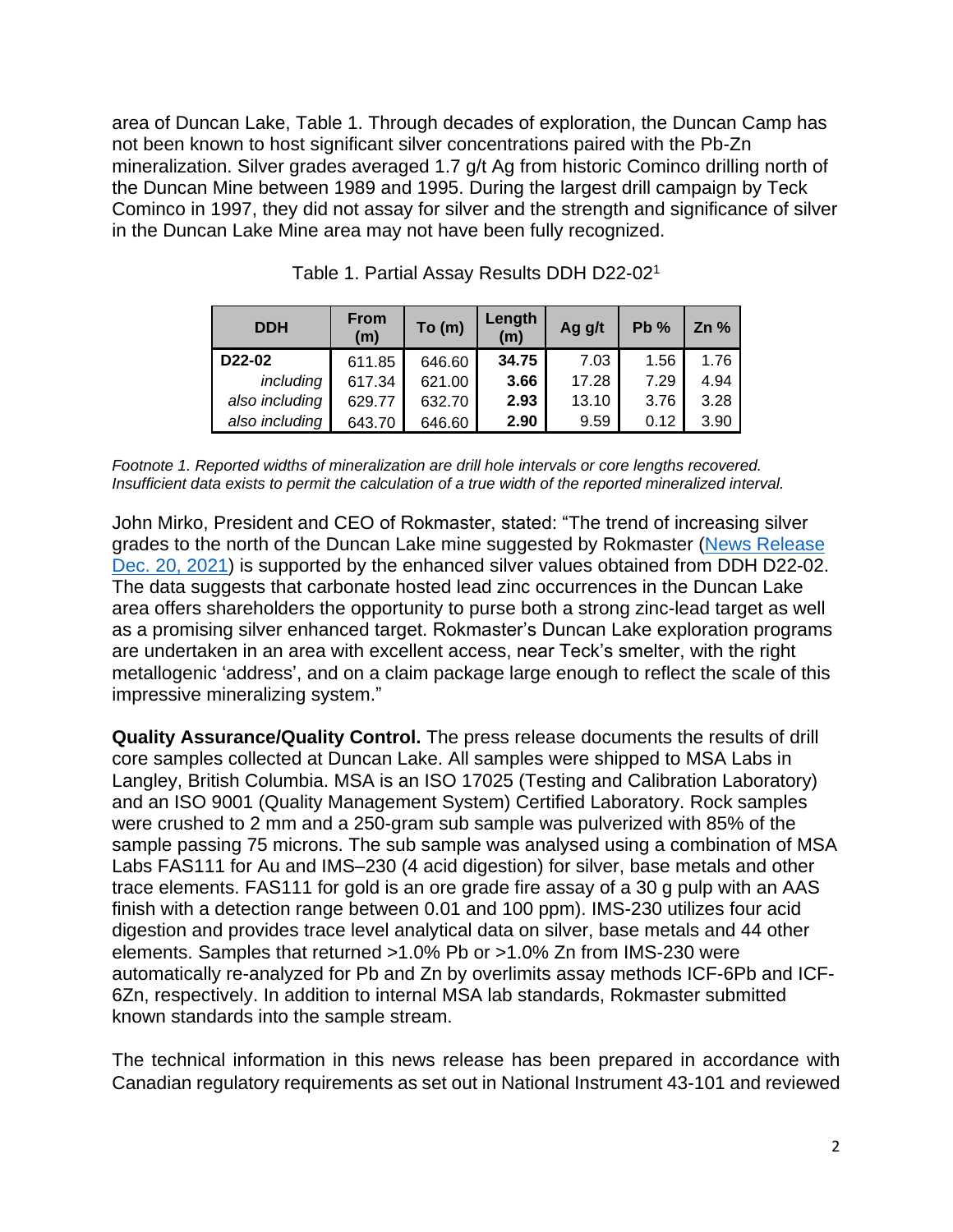and approved by Eric Titley, P. Geo., who is independent of the Company and who acts as Rokmaster's Qualified Person.

An updated corporate presentation, figures and photos are available on Rokmaster's website at<https://rokmaster.com/projects/duncan-lake-zinc/maps-and-figures/>

For more information please contact Mr. John Mirko, CEO of Rokmaster Resources, [jmirko@rokmaster.com,](mailto:jmirko@rokmaster.com) Ph. 1-604-290-4647.

For shareholder information please contact:

Mike Kordysz, [mkordysz@rokmaster.com,](mailto:mkordysz@rokmaster.com) Ph. +1 (604) 319-3171

On Behalf of the Board of Directors of

# **Rokmaster Resources Corp.**

John Mirko, President & Chief Executive Officer.

*Neither TSX Venture Exchange nor its Regulation Services Provider (as that term in defined in the policies of the TSX Venture Exchange) accepts responsibility for the adequacy or accuracy of this press release.*

# **About Rokmaster**

Rokmaster controls a portfolio of three significant exploration and development projects all of which are located in southern British Columbia in regions of excellent infrastructure. The three projects include:

- 1. *Revel Ridge.* Rokmaster is currently conducting an underground drill program at the Revel Ridge project located in southeastern British Columbia 35 km's N of the City of Revelstoke. Revel Ridge is a high-grade gold and polymetallic orogenic sulphide deposit which has been the subject of a PEA Technical Report dated December 8, 2020 and a \*Technical Report of an Updated Mineral Resource Estimate on the Revel Ridge Property, dated January 17, 2022.
- 2. *Big Copper.* Rokmaster controls the Big Copper property in the Creston area of Southern British Columbia. Big Copper is a high-grade copper-silver occurrence hosted in mid-Proterozoic rocks. Copper-silver mineralization has been traced for 4 km along strike and is exposed in a series of adits and trenches over approximately 400 - 500 m of vertical relief. Big Copper likely belongs to a class of stratabound replacement copper-silver deposits hosted within mid – Proterozoic quartzitic sediments. The style and stratigraphic setting of mineralization at Big Copper may be analogous to similar stratabound silver-copper deposits in NW Montana e.g., the Troy mine (64 million tonnes of 0.74% Cu and 54 g/t Ag (Western Mining History, 2020) or Hecla's Montanore Mine, 112 million tonnes at 51.2 g/t Ag and 0.7% Cu (Hecla, 2020 Annual Report, Pg. 119. [www.hecla-mining.com\)](http://www.hecla-mining.com/).\*<sup>2</sup>